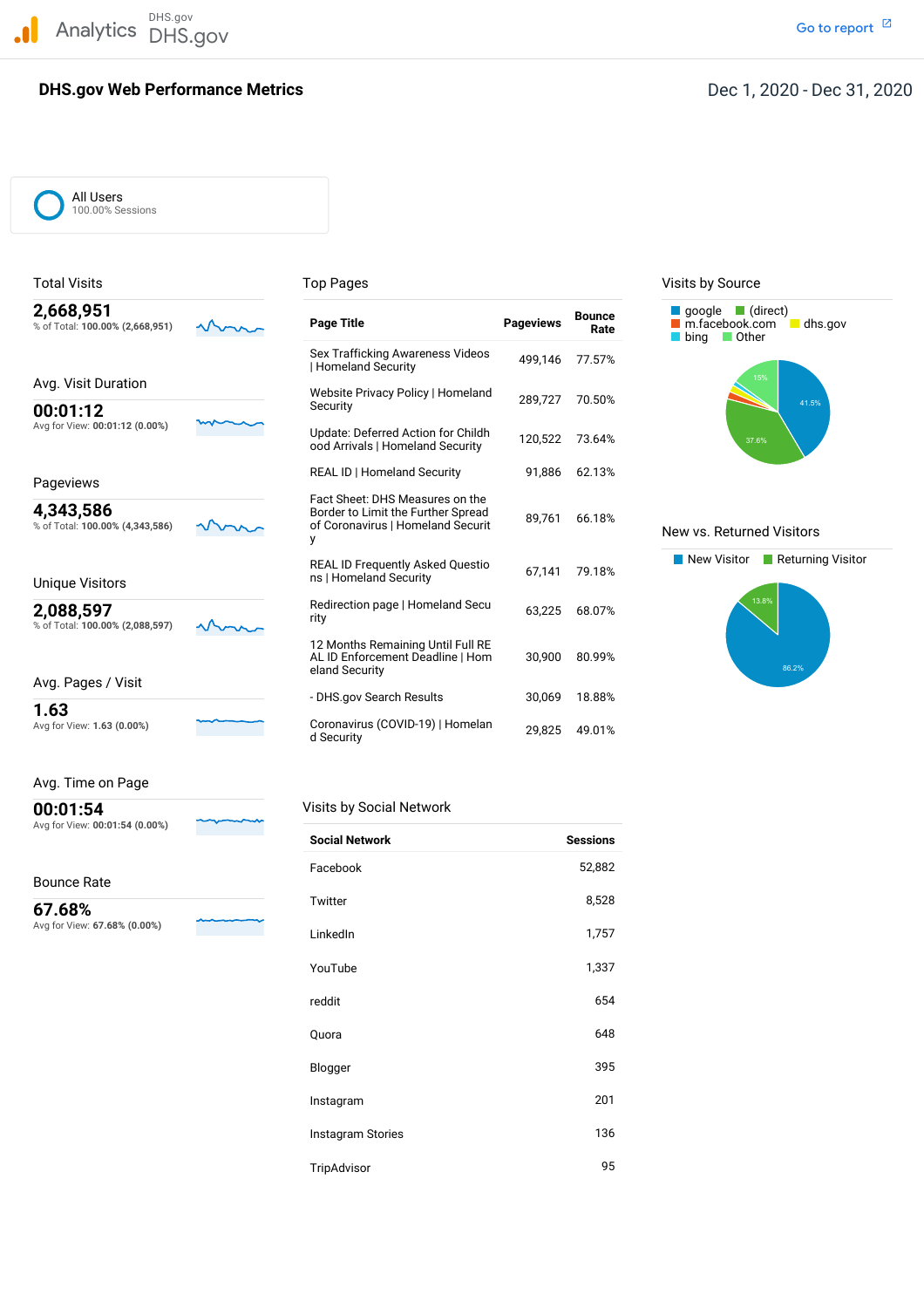DHS.gov Analytics DHS.gov and the contract of the contract of the contract of the contract of the contract of the contract of the contract of the contract of the contract of the contract of the contract of the contract of the cont

## **DHS.gov Search Performance Metrics**

% of Total: **100.00% (61,397)** ns

Go to report<sup>[2]</sup>

All Users 100.00% Sessions

% of Total: 100.00% (2,668,951)

% of Total: 35.68% (2,668,951)

Total External Searches (Google)

Visits to DHS.gov Top Internal Searches by Search Term New vs. Returned Visitors

Daca 1,189 0

DACA 546 0 careers 0

tps 358 0





## Top External Searches (Google - as reported)

| <b>Page Title</b>                                                                                             | <b>Sessions</b> |
|---------------------------------------------------------------------------------------------------------------|-----------------|
| Sex Trafficking Awareness Videos   Ho<br>meland Security                                                      | 272,107         |
| Fact Sheet: DHS Measures on the Bord<br>er to Limit the Further Spread of Corona<br>virus   Homeland Security | 65,212          |
| Update: Deferred Action for Childhood<br>Arrivals   Homeland Security                                         | 32,178          |
| <b>REAL ID   Homeland Security</b>                                                                            | 27,415          |
| 12 Months Remaining Until Full REAL I<br>D Enforcement Deadline   Homeland Se<br>curity                       | 24,443          |
| <b>REAL ID Frequently Asked Questions  </b><br><b>Homeland Security</b>                                       | 18,654          |
| Learn What I Can Bring on the Plane   H<br>omeland Security                                                   | 17,197          |
| What Is Human Trafficking?   Homelan<br>d Security                                                            | 15,837          |
| Search Job Postings   Homeland Securi<br>ty                                                                   | 10,723          |
| Immigration Data and Statistics   Home<br>land Security                                                       | 9,290           |

| jobs  | 318 | 0 |
|-------|-----|---|
| covid | 277 | 0 |
|       |     |   |

**61,397** daca new applicatio 578 0

Total Internal Searches daca daca 1,148 0

tps extension el salv<br>ador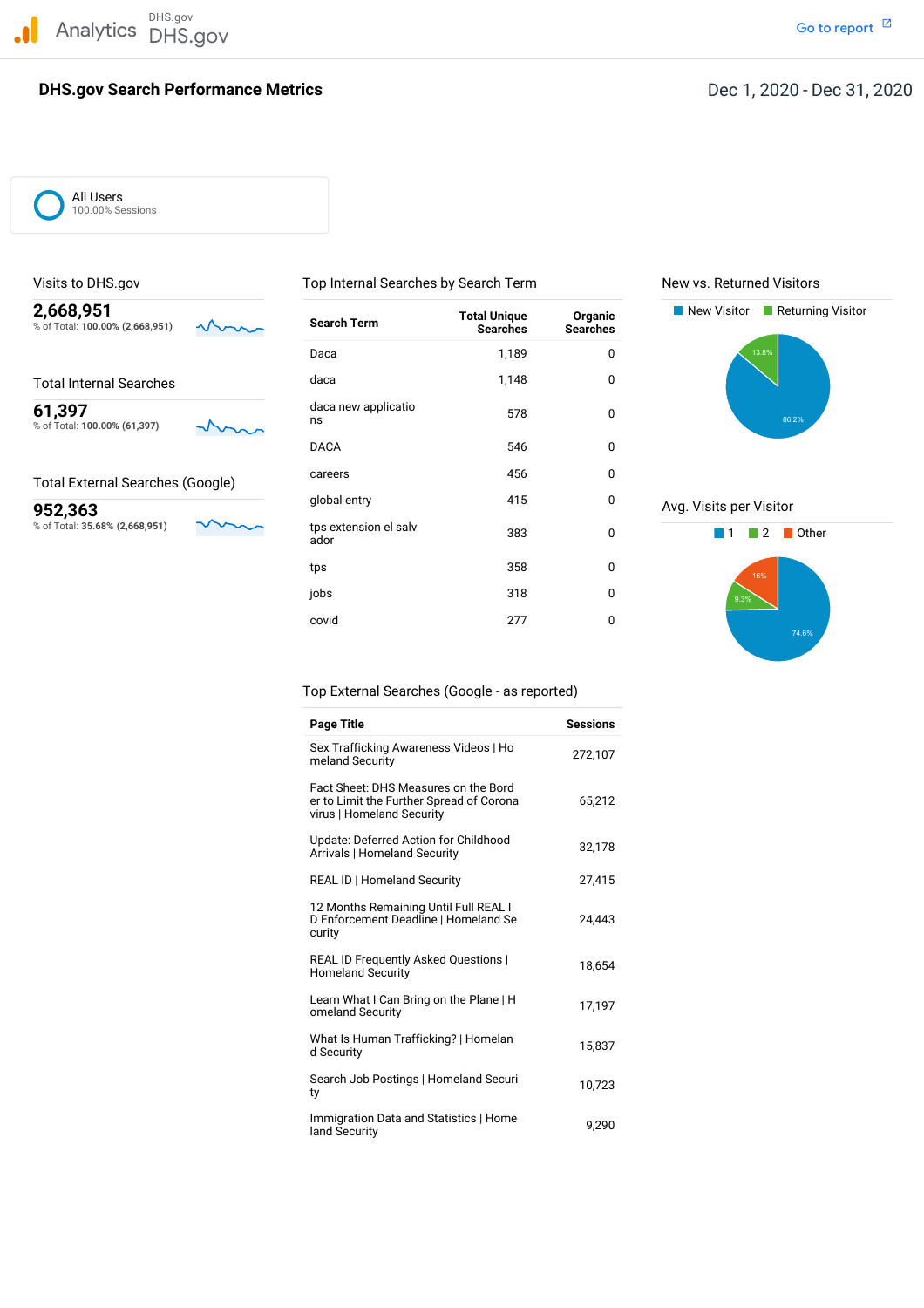## **DHS.gov Customer Satisfaction Survey**

Time Period: 12/01/2020‐ 12/31/2020

# **Overall Customer Satisfaction Score 69.32**

### **How would you rate your overall experience today? 66.01 Were you able to complete the purpose of your visit? 58.27 Answer Choices Responses Points Score** ▪ Outstanding 197 100 19700 ▪ Above Average 180 75 13500 • Average 184 50 9200 184 50 9200 184 50 9200 184 50 9200 184 50 9200 184 50 9200 184 50 9200 184 50 9200 185 1 ▪ Below Average 44 25 1100  $\bullet$  Poor  $\bullet$  0 0 0 0 0  $\bullet$ **Total 659 43500 Answer Choices Responses** 384 275 **659 Points** 100 0

## **Would you still return to this website if you could get this information or service from another source?**

| <b>Answer Choices</b> | Responses | <b>Points</b> | Score |
|-----------------------|-----------|---------------|-------|
| • Yes                 | 577       | 100           | 57700 |
| $\cdot$ No            | 82        |               |       |
| Total                 | 659       |               | 57700 |

| Will you recommend this website to a friend or colleague? |                  |               | 80.88 |
|-----------------------------------------------------------|------------------|---------------|-------|
| <b>Answer Choices</b>                                     | <b>Responses</b> | <b>Points</b> | Score |
| • Yes                                                     | 533              | 100           | 53300 |
| $\cdot$ No                                                | 126              |               |       |
| Total                                                     | 659              |               | 53300 |

# **Please describe your experience finding your way around**

# **(navigating) DHS.gov today.**

▪ Yes ▪ No **Total**

NOTE: Excludes "Other" responses

| <b>Answer Choices</b>                                                     | <b>Responses</b> | <b>Points</b> | Score |
|---------------------------------------------------------------------------|------------------|---------------|-------|
| • Encountered no difficulties                                             | 360              | 100           | 36000 |
| • Had technical difficulties (e.g. error messages, broken links)          | 24               | 0             | O     |
| . Links did not take me where I expected                                  | 28               | 0             | 0     |
| . Links / labels are difficult to understand, they are not intuitive      | 33               | 0             | 0     |
| . Navigated to general area but couldn't find the specific content needed | 96               | O             | o     |
| • Too many links or navigational choices                                  | 16               | O             | 0     |
| . Would often feel lost, not know where I was                             | 30               |               | o     |
| Total                                                                     | 587              |               | 36000 |

## **How was your experience using our site search?**

NOTE: Excludes "Did not use search" and "Other" responses

| <b>Answer Choices</b>                                   | <b>Responses</b> | <b>Points</b> | Score    |
|---------------------------------------------------------|------------------|---------------|----------|
| • Encountered no difficulties                           | 172              | 100           | 17200    |
| I was not sure what words to use in my search           | 26               | 0             | 0        |
| • Results were not helpful                              | 58               | O             | 0        |
| . Results were not relevant to my search terms or needs | 25               | 0             | 0        |
| • Results were too similar / redundant                  | 10               | O             | $\Omega$ |
| • Returned not enough or no results                     | 26               | ი             | $\Omega$ |
| • Returned too many results                             | 10               |               | 0        |
| Total                                                   | 327              |               | 17200    |

**Score** 38400  $\overline{\mathbf{0}}$ **38400**

**87.56**

**61.33**

**52.60**